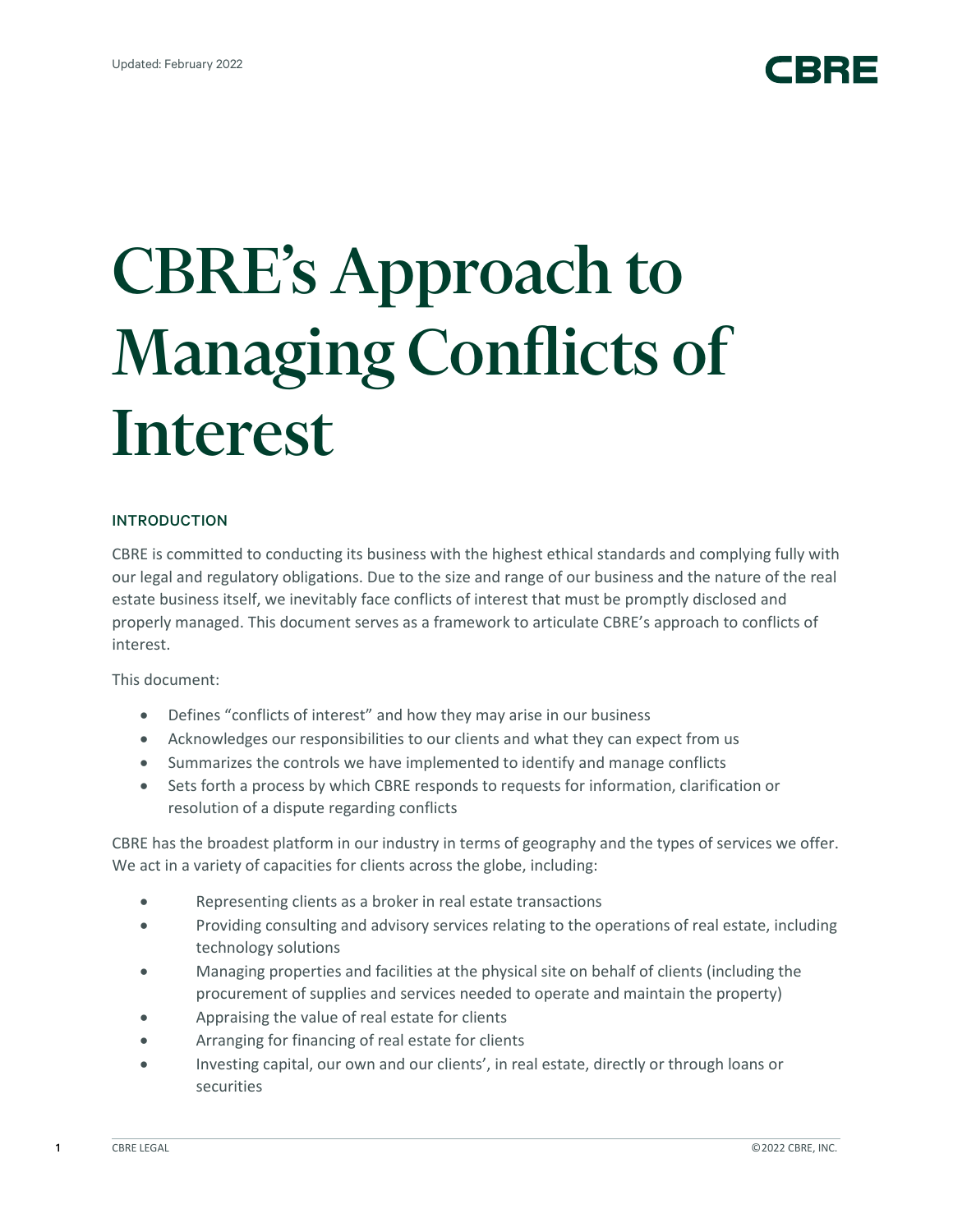

- Servicing real estate mortgages, loans and securitized pools
- Publishing research on real estate trends and information

Clients often ask us to act in several of these capacities in our overall relationship, frequently across multiple geographies. Company-wide, we also act in these roles for hundreds of clients simultaneously.

Our size and the scale and diversity of our lines of business allow us to accept the largest and most complex assignments anywhere in the world. They also enable us to invest in market intelligence, research and other client-facing expertise that are unrivaled by our competitors. They create value for our clients, shareholders and other stakeholders. However, as a result of our scale and diversity and the nature of the real estate services business itself, we inevitably face both real and perceived conflicts of interest. It is important that CBRE manage such conflicts in a manner that further fosters the relationship of trust that CBRE has with its clients.

We depend on our reputation for excellent service as the foundation of our business franchise. Our firm's reputation is paramount, and we manage our firm to create long-term value for our stakeholders. It is therefore critical for us to have an effective conflict management and business selection process that is overseen by experienced, senior people and embedded in the core decision-making of the firm.

# WHAT IS A CONFLICT OF INTEREST?

A conflict of interest is a relationship or activity that actually or potentially interferes, or can appear to interfere, with an employee's ability to act and make decisions objectively and impartially, in the best interests of the company or our clients.

For CBRE, a conflict of interest arises whenever CBRE or its employee:

- Could make a financial gain, or avoid financial loss, at the expense of a client;
- Has an interest in the outcome of a transaction or service provided to a client, which is different than the client's interest in that outcome;
- Expects to receive a third-party benefit for a service provided to a client that is not a marketbased commission or fee for that service;
- Represents two or more parties whose interests are actually or potentially in conflict with each other;
- Represents a client while CBRE actually favors the interest of another client over the interests of the client; or
- Engages in the same business as a client.

This list is not exhaustive, and CBRE and its employees should consider all services and activities carried out by the firm in order to identify any conflicts that may arise.

The existence or mere appearance of a conflict of interest can have very negative effects, including harm to reputation, loss of trust and damage to morale. Exploitation of these conflicts—in addition to being at odds with our RISE values of Respect, Integrity, Service, and Excellence—can harm our business and lead to great difficulty in continuing to provide our services.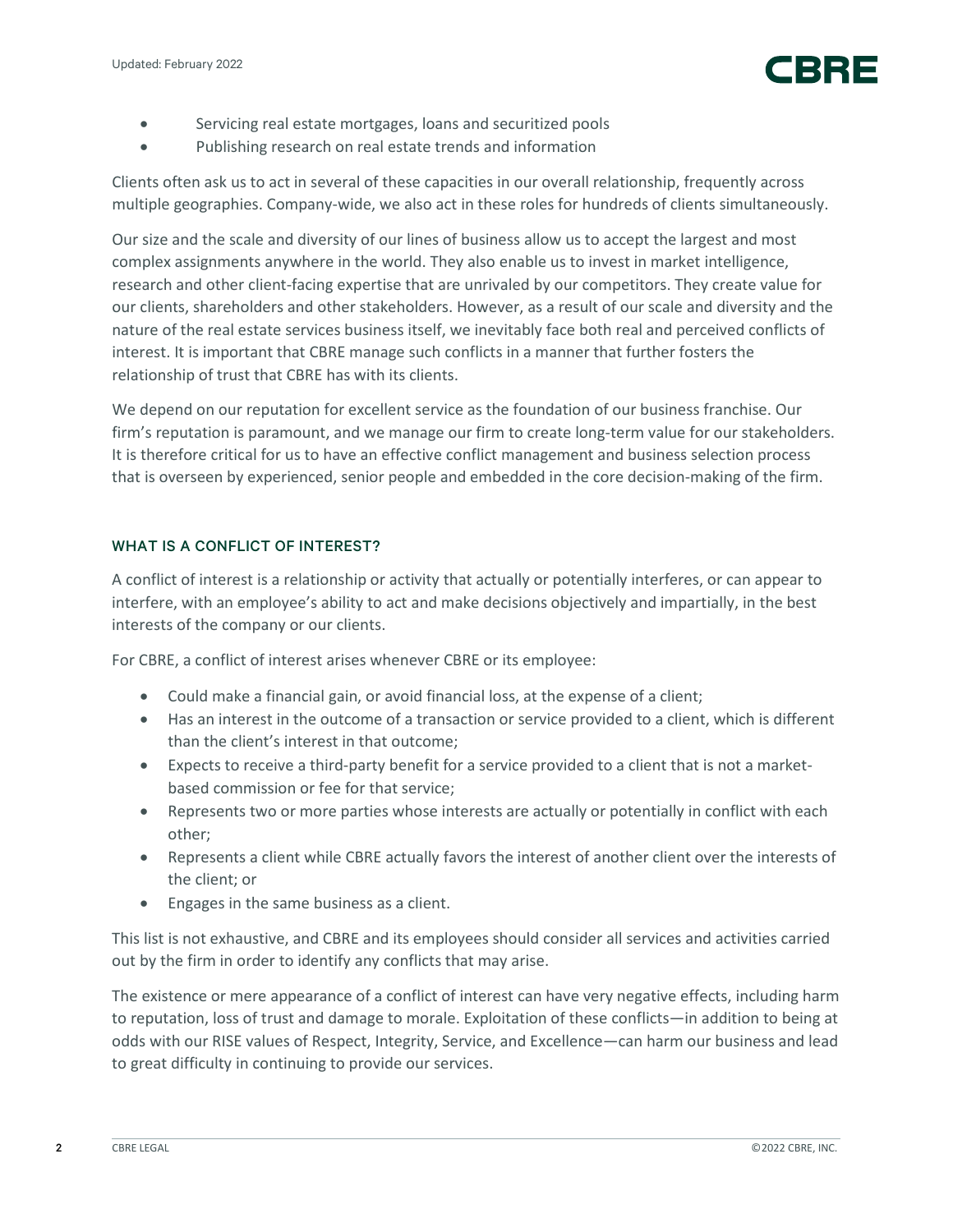

## HOW CBRE MANAGES CONFLICTS OF INTEREST

To manage conflict of interest risks in our business, we have implemented global and local policies and procedures, disciplinary, structural and compensatory measures, governance systems and training programs. We have well-established and publicized avenues to investigate concerns or allegations and, if we determine that any of our personnel violate our policies, we take appropriate remedial actions, including disciplinary action against any employee engaged in misconduct. The following more specifically outlines CBRE's approach to managing conflicts of interest.

#### 1. Compliance with the law

## *CBRE will comply with all laws and regulations relating to our business.*

Compliance with federal, state/province and local laws is a non-negotiable condition of employment with CBRE. We have established avenues for identifying and investigating reports of violations by our employees. They are aware that violation can lead to disciplinary action, up to termination of employment.

## 2. Performance ability

#### *CBRE will accept only those assignments it can perform to its highest standards for excellence.*

We will ensure that we are able to perform our responsibilities without compromising the client's or another client's interests *before* accepting any assignment. A conflict review process will be used to identify whether any conflicts exist or are anticipated. This process may differ by line of business, geography or assignment type.

If CBRE determines that it is unable to perform the requested assignment for any reason, it will decline to represent the client.

#### 3. Clarity in our role

*CBRE will be clear about its role and responsibilities in any assignment.*

Our employees will be unambiguous as to the party CBRE represents and as early as possible disclose the client relationship to all parties to the transaction.

#### 4. Conflicts of interest disclosures

#### *CBRE will disclose to its client all known conflicts of interest.*

CBRE has both global and country-level policies on conflicts of interest that outline requirements to disclose, mitigate, eliminate or put in place governance mechanisms to properly manage, all conflicts of interest.

In most cases, our policies require that the disclosure occur prior to accepting an assignment and must:

- Be meaningful, effective and prompt;
- Disclose with clear, fair and straightforward language;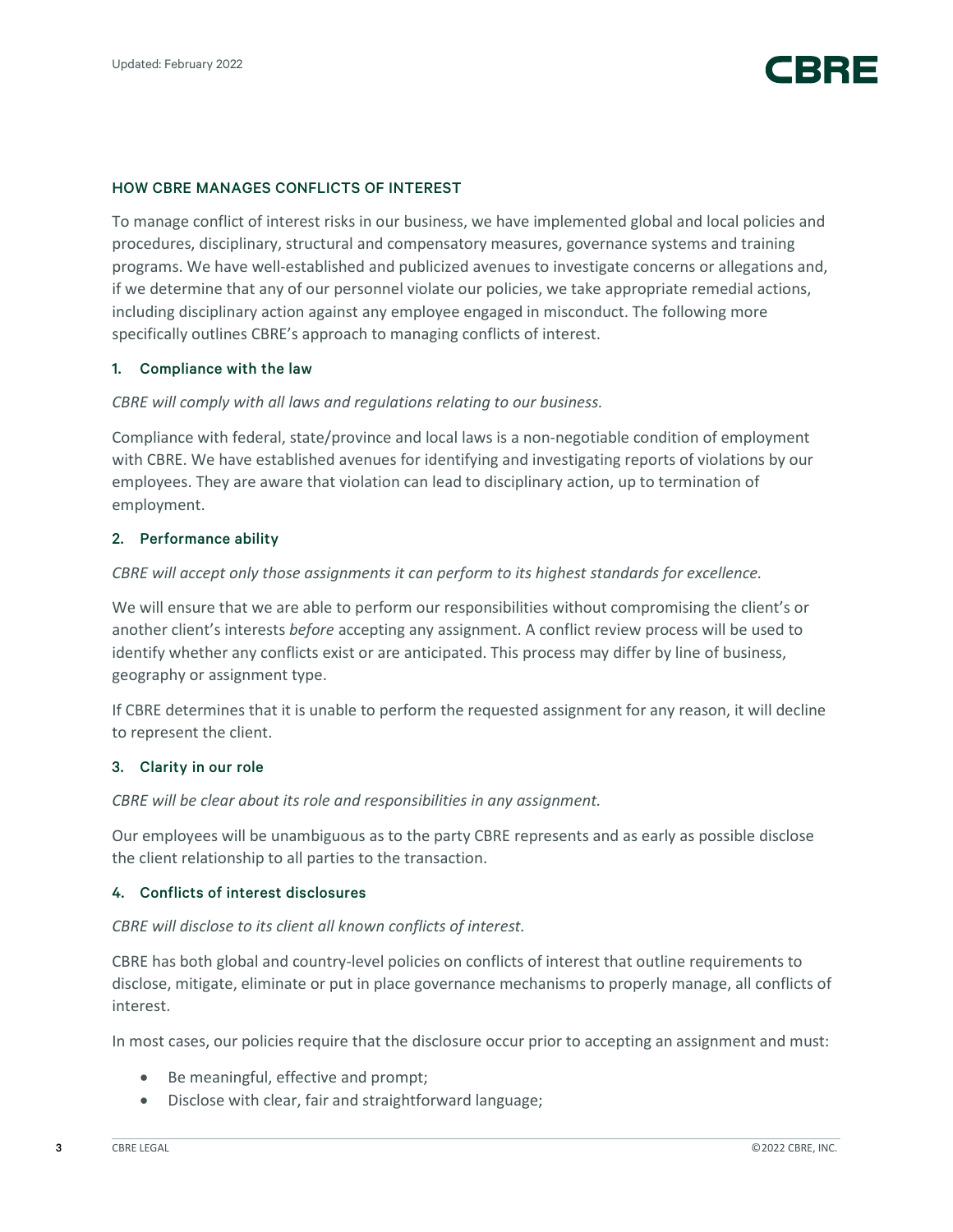

- Contain sufficient information to allow the client (and other parties, if applicable) to make an informed decision on whether to proceed;
- Describe management actions that will be taken to mitigate, manage or eliminate the conflict, as appropriate;
- Describe other activities we may continue to perform as a business while we are representing a particular client; and
- Identify any conflict that exists or is reasonably likely to occur during an assignment even if other measures have been taken to manage the conflict.

To ensure that our disclosure is effective, its contents must be (1) tailored to a specific engagement or line of business, (2) updated regularly, and (3) made in consultation with the client.

# 5. Escalation procedures

Our employees are expected to follow CBRE's established escalation process for resolving conflicts and business selection issues, as outlined in our policies:

- 1. **Real estate professionals** should escalate conflict issues to their managers.
- 2. **First-line managers** are trained to resolve conflicts and business practice issues, including which assignments we will accept or decline (managers may further escalate matters to a more senior level of management, as well as involve members of the Legal and Ethics & Compliance departments for advice and counsel).
- 3. **Senior executive officers** have authority to resolve all conflicts and business selection issues.

# 6. Independence and objectivity

*CBRE will act independently of any conflicting interest and will not allow the existence of any interest to influence it when dealing with clients or potential clients*.

Our employees are required by policy to disclose the existence of any of the following interests:

- **Any personal interests** that our personnel or their family members may have in any third party, property, or transaction
- **Any existing or prospective business relationship** between CBRE and any third party
- **Any financial interest** of CBRE in any third party or property
- **Any agreement or transaction** that has been, will or may be entered into by CBRE

These examples are not exhaustive, and CBRE and its employees should always consider the need to act independently of any conflicting interest.

# 7. Compliance and monitoring

*CBRE has effective compliance systems to address conflicts of interest and business selection issues.* These systems include:

- **Established avenues for our clients and third parties to report** any circumstances in which they believe a conflict of interest was not disclosed or managed properly;
- **Escalation of reports to be addressed by appropriate personnel** within CBRE;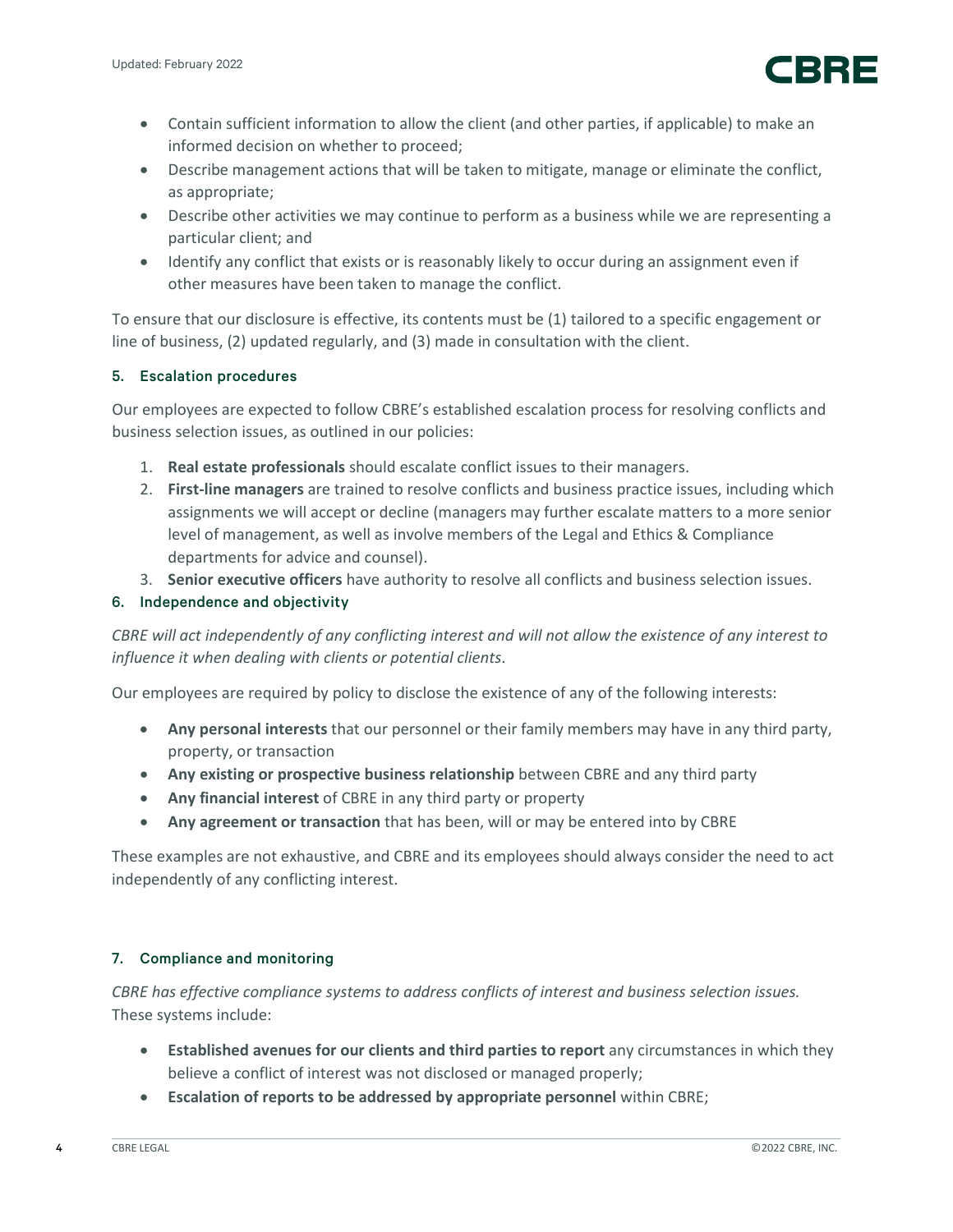

- **Prompt, thorough and impartial investigation** of allegations under the supervision of our Chief Ethics & Compliance Officer and the global investigation team; and
- **Swift, appropriate remedial action** wherever a violation of policy is found.

Our Chief Ethics & Compliance Officer is responsible for annually reviewing, developing and strengthening our policies and procedures, including the subject matter of this document. A periodic review of conflicts of interest is included in CBRE's Ethics & Compliance Program's monitoring and audit plans, supported by our Internal Audit Department.

# 8. Ongoing training

CBRE has developed training programs and internal guidance to help our personnel identify when potential conflicts of interest or business selection issues may arise and provide them with the right tools to manage such issues. The training combines legal training regarding the laws and regulations governing certain lines of business, as well as compliance training regarding internal policies and procedures.

# ADDITIONAL CONSIDERATIONS

## Our subsidiaries

*CBRE's subsidiaries operate with appropriate independence from our other business lines, and we do not give them any improper advantage over other CBRE clients.*

A conflict of interest may arise when we represent a prospective tenant or buyer and a subsidiary owns the subject property. We will disclose any intercompany relationships, and they will not be considered in our client recommendations or transactions.

While CBRE will not favor its subsidiaries in any transaction, it will not disadvantage them in the market nor ask them to yield to another firm client in a competitive situation. This is for two important reasons:

- 1. Our subsidiaries owe a fiduciary duty to their own clients. It would be inappropriate to disadvantage them due to a firm-client relationship that would only benefit CBRE as the parent company.
- 2. CBRE Investment Management and Trammell Crow Company are two of CBRE's largest clients in their own right. They require CBRE to compete with other service providers and provide a fair price, excellent service and access to market intelligence.

There may also be situations where the legal or business interests of a subsidiary or its client conflict with those of a CBRE client. In those cases, our subsidiary must act solely in the best interests of its clients. CBRE employees must not intervene in, mediate or influence any business decisions by subsidiaries in this situation, even if requested by a CBRE client.

To maintain independence from other parts of our business, our subsidiaries:

- Report to management only within the subsidiary;
- Do not work within an integrated office space with other CBRE employees;
- Are compensated based on the performance of their subsidiary or business unit only; and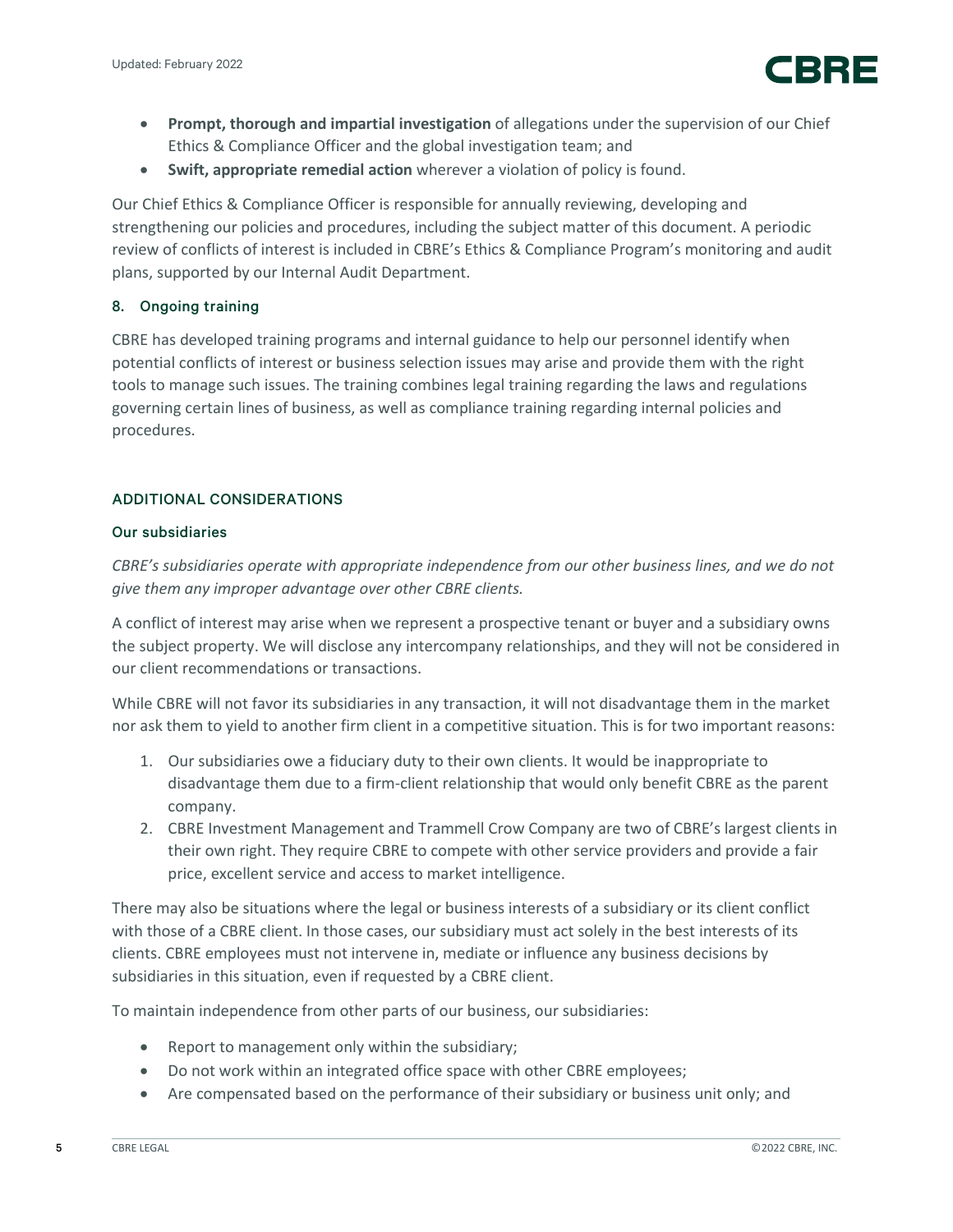

• Do not receive any internal compensation, rebate or other benefit to influence our subsidiaries to choose CBRE as their service provider.

# Confidential information

We know a great deal about our clients. In turn, our clients have a great deal of trust in us to handle their confidential information as carefully as we would handle our own.

To protect and control the flow of confidential information, CBRE will:

- Treat all non-public information obtained from a client or potential client as confidential;
- Not share this information outside of CBRE unless explicitly allowed by the terms of a confidentiality agreement or required by the terms of a transaction or relevant law or regulation;
- Operate on a "need to know" basis (only disclosing this information to those who need it to serve the legitimate interests of clients and who can be expected to keep it in confidence); and
- Periodically require employees to certify their acceptance of these policies and provide trainings on their requirements.

## Information barriers

CBRE may also use information barriers to make the transfer of information less likely and reduce the risk of conflicts of interest. "Information barriers" are formal procedures designed to separate and prevent communication of information by employees in one part of CBRE's business with employees in another part of CBRE.

If a client, one of our real estate professionals or a manager determines that an information barrier is required:

- 1. A team is created to act for the client that does not include any employee who has worked for or gained exposure to the confidential information of any other party;
- 2. A manager instructs the team members on this procedure and requires their agreement to confidentiality; and
- 3. The manager regularly monitors the team and the situation and may adjust the procedures as necessary.

If CBRE determines that a client's confidentiality has been compromised, it will notify the client, and any employee found to have violated his/her duties will be subject to disciplinary action, up to termination of employment.

## Compensation

Our clients are entitled to fully understand the nature, amount and timing of compensation that CBRE expects to receive for its services, even when it is contingent or not directly paid by our client. If an amount cannot be calculated at the start of an assignment, we will share the formula used to calculate the expected compensation.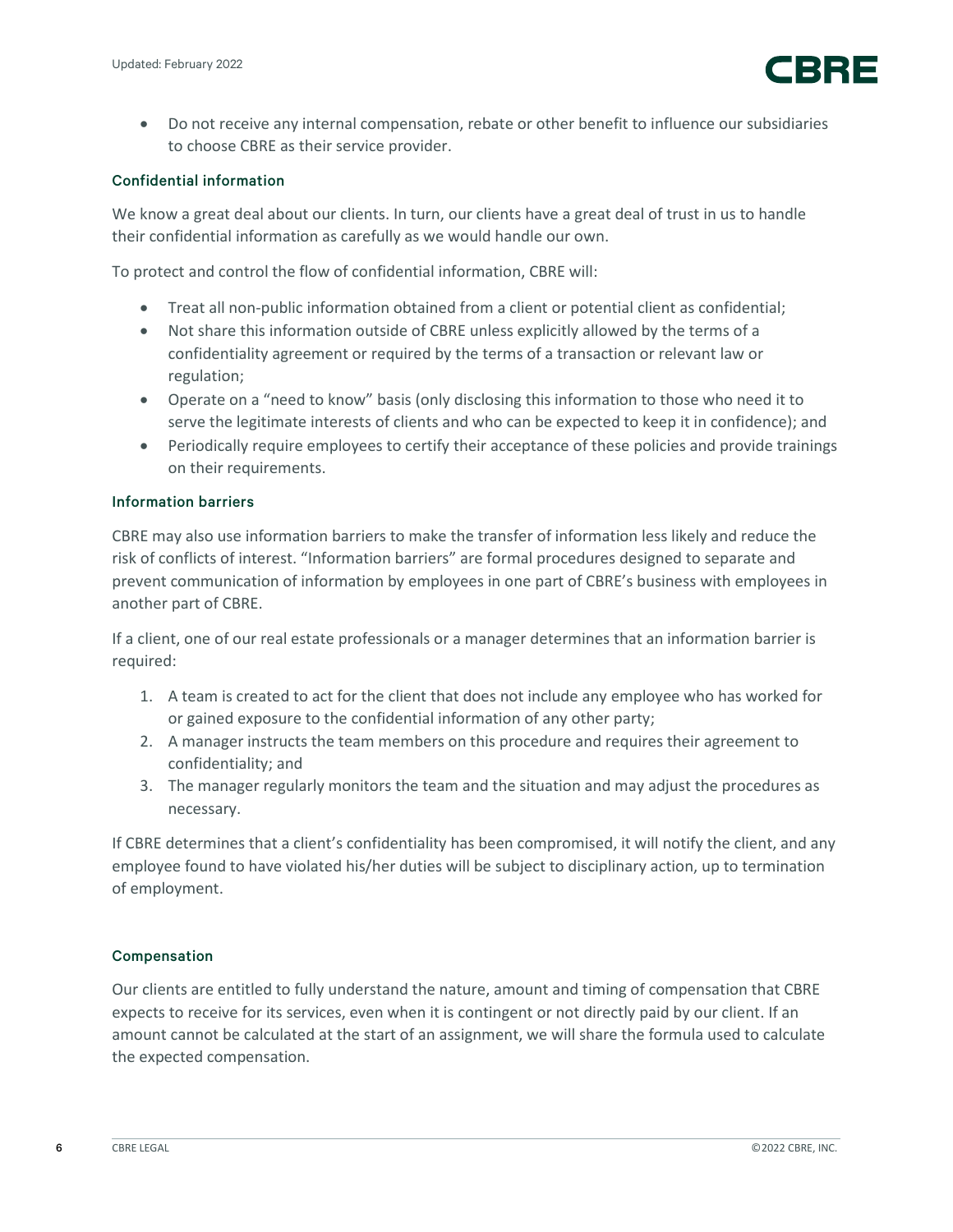

CBRE and its employees are prohibited from receiving any benefit in addition to the fee payable when a transaction is successfully completed.

# Outside activities

CBRE employees are required by our policies to avoid activities that might conflict, or appear to conflict, with their responsibilities to CBRE and its clients. Our policies require that employees obtain their manager's approval before participating in the following activities:

- Outside employment
- Board memberships
- Business activities within our industry

These requests are approved only after a review of potential conflicts and if the outside activity does not pose a high risk of confusing clients or others as to the capacity in which the employee is acting.

# *Personal Ownership of Property*

There is a conflict of interest if CBRE, its personnel or a subsidiary has an ownership interest in either a property that is being considered by a buyer, tenant or seller, or in a competing property.

Nearly all real estate regulations require that a real estate professional who is involved in a transaction in which they have an ownership interest disclose his/her interest to all parties involved. And in some of our business lines and regions, there is an explicit ban on working with a client while having such ownership interests. While CBRE policy permits employee ownership of real estate, personnel are required to disclose to the firm certain types of commercial real estate investments so that the firm can properly track and disclose these interests as necessary.

CBRE employees are not permitted to acquire, hold or otherwise trade in securities in our clients when they have access to material non-public information about the client.

## Gifts and entertainment

While giving and receiving gifts are normal parts of our business and may strengthen client relationships, CBRE employees must use common sense when making decisions related to business entertainment.

To draw the line between customary and excessive gifts, CBRE does not permit its employees to:

- Give a gift knowing that it would place the recipient in violation of his/her company's own policies;
- Accept any gift or entertainment that could appear to improperly influence CBRE's business, purchasing choices or decisions on behalf of any client; or
- Give or receive anything of value when dealing with certain sensitive areas of our business (primarily dealing with procurement).

For gifts that are not specifically prohibited, employees are required to follow CBRE guidelines to determine which gifts may be accepted without executive approval and which must be disclosed and/or approved by senior management.